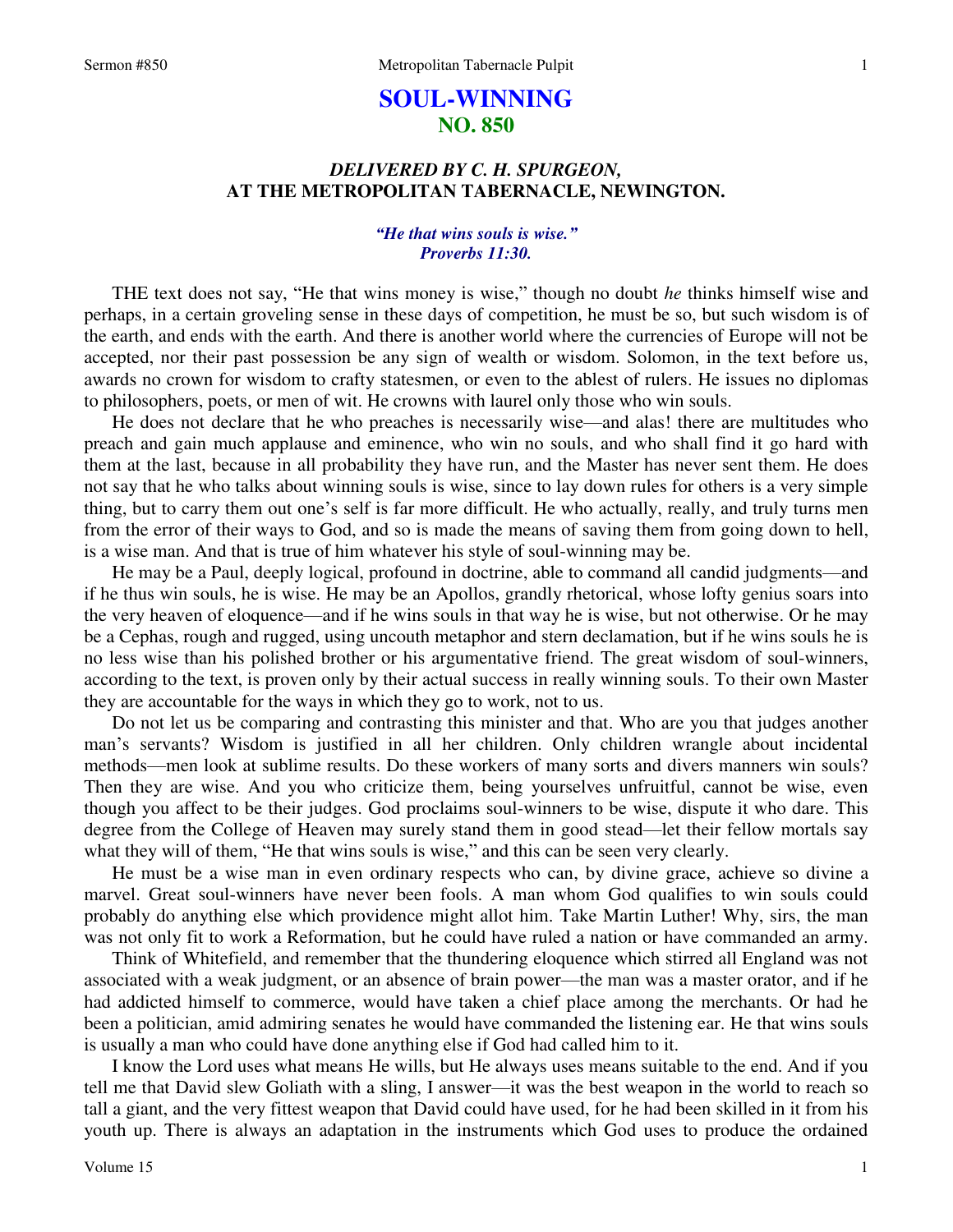result, and though the glory is not to them, nor the excellence in them, but all is to be ascribed to God, yet is there a fitness and preparedness which God sees, even if we do not. It is assuredly true that soulwinners are by no means idiots or simpletons, but such as God makes wise for Himself, though vainglorious wiseacres may dub them fools.

"He that wins souls is wise," because he has selected a wise object. I think it was Michelangelo who once carved certain magnificent statues in snow. They are gone, the material readily compacted by the frost as readily melted in the heat. Far wiser was he when he fashioned the enduring marble, and produced works which will last all down the ages. But even marble itself is consumed and fretted by the tooth of time. And so he is wise who selects for his raw material immortal souls, whose existence shall outlast the stars.

 If God shall bless us to the winning of souls, our work shall remain when the wood, and hay, and stubble of earth's art and science shall have gone to the dust from which they sprang. In heaven itself, the soul-winner blessed of God shall have memorials of his work preserved forever in the galleries of the skies. He has selected a wise object, for what can be wiser than to glorify God and what, next to that, can be wiser than in the highest sense to bless our fellow men—to snatch a soul from the gulf that yawns, to lift it up to the heaven that glorifies, to deliver an immortal from the thralldom of Satan, and to bring him into the liberty of Christ? What more excellent than this? I say that such an aim would commend itself to all right minds and that angels themselves may envy us poor sons of men that we are permitted to make this our life-work, to win souls for Jesus Christ.

 Wisdom herself assents to the excellence of the design. To accomplish such a work, a man must be wise, for to win a soul requires infinite wisdom. God Himself wins not souls without wisdom, for the eternal plan of salvation was dictated by an infallible judgment, and in every line of it infinite skill is apparent. Christ, God's great soul-winner, is "the wisdom of God," as well as "the power of God." There is as much wisdom to be seen in the new creation as in the old. In a sinner saved, there is as much of God to be beheld as in a universe rising out of nothing.

 And we then, who are to be workers together with God, proceeding side by side with Him to the great work of soul-winning, must also be wise. It is a work which filled a Savior's heart—a work which moved the eternal mind before the earth was. It is no child's play, nor a thing to be achieved while we are half asleep, nor to be attempted without deep consideration, nor to be carried on without gracious help from the only-wise God, our Savior. The pursuit is wise.

 Mark you well, my brethren, that he who is successful in soul-winning will prove to have been a wise man in the judgment of those who see the end as well as the beginning. Even if I were utterly selfish and had no care for anything but my own happiness, I would choose, if I might, under God, to be a soul-winner, for never did I know perfect, overflowing, unutterable happiness of the purest and most ennobling order till I first heard of one who had sought and found a Savior through my means.

 I recollect the thrill of joy which went through me! No young mother ever rejoiced so much over her first-born child—no warrior was so exultant over a hard-won victory. Oh, the joy of knowing that a sinner once at enmity has been reconciled to God, by the Holy Spirit, through the words spoken by our feeble lips. Since then, by grace given to me, the thought of which prostrates me in self-abasement, I have seen and heard of not hundreds only, but even thousands of sinners turned from the error of their ways by the testimony of God in me. Let afflictions come, let trials be multiplied as God wills, still this joy exceeds above all others—the joy that we are unto God a sweet savor of Christ in every place, and that as often as we preach the Word, hearts are unlocked, bosoms heave with a new life, eyes weep for sin, and their tears are wiped away as they see the great Substitute for sin and live.

 Beyond all controversy, it is a joy worth worlds to win souls and thank God, it is a joy that does not cease with this mortal life. It must be no small bliss to hear, as one wings his flight up to the eternal throne, the wings of others fluttering at one's side towards the same glory, and turning round and questioning them, to hear them say, "We are entering with you through the gates of pearl—you brought us to the Savior." To be welcomed to the skies by those who call us father, in God—father in better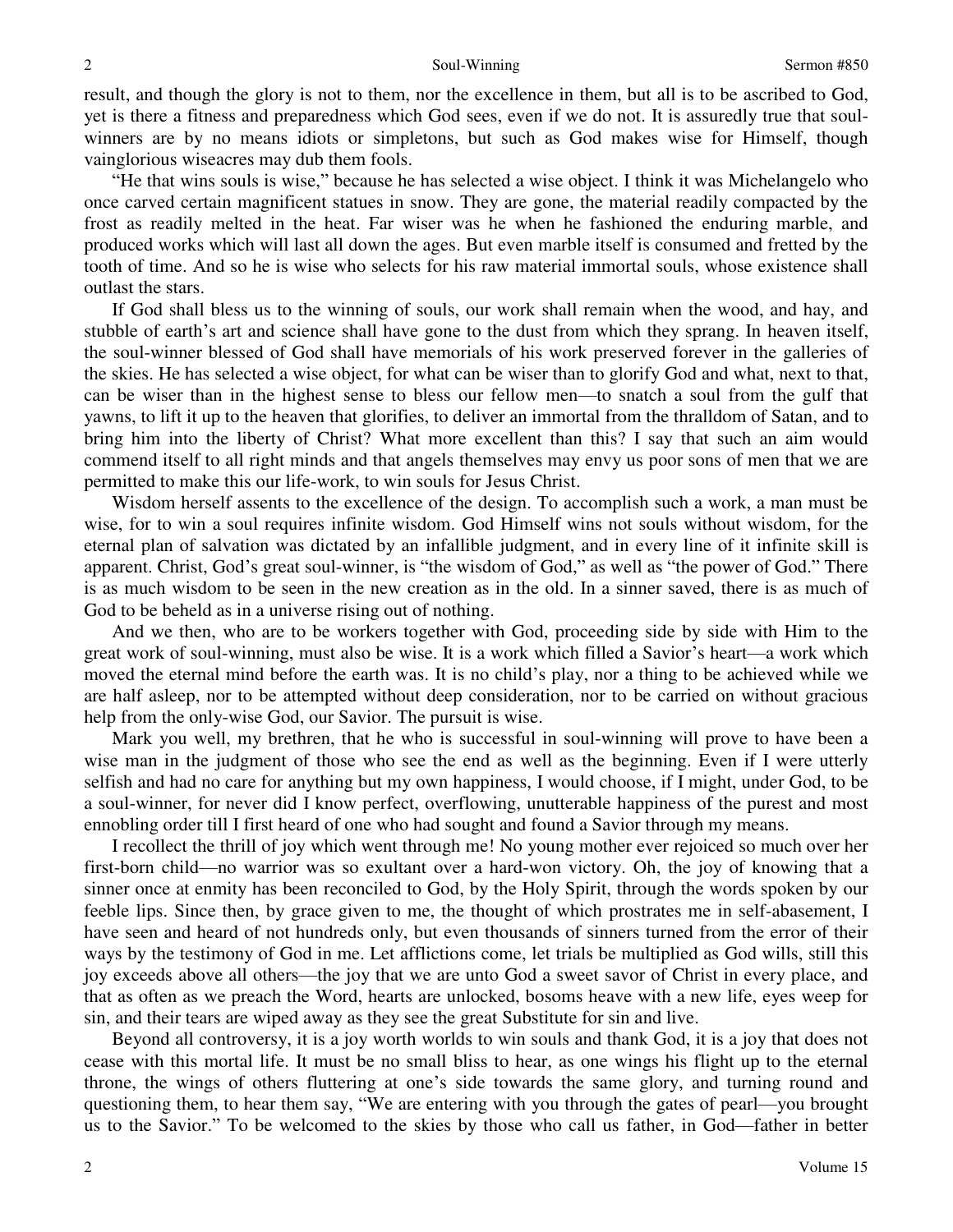#### Sermon #850 Soul-Winning

bonds than those of earth—father through grace, and sire for immortality—it will be bliss beyond compare, to meet in yon eternal seats with those begotten of us in Christ Jesus, for whom we travailed in birth, till Christ was formed in them the hope of glory. This is to have many heavens—a heaven in everyone won for Christ, according to the Master's promise, "They that turn many to righteousness shall shine as the stars forever and ever."

 I have said enough, brethren, I trust, to make some of you desire to occupy the position of soulwinners. But before I further address myself to my text, I should like to remind you that the honor does not belong to ministers only. They may take their full share of it, but it belongs to every one of you who have devoted yourselves to Christ. Such honor have all the saints. Every man here, every woman here, every child here whose heart is right with God, may be a soul-winner. There is no man placed by God's providence where he cannot do some good. There is not a glowworm under a hedge but gives a needed light, and there is not a laboring man, a suffering woman, a servant girl, a chimney-sweeper, or a crossing-sweeper, but what has opportunities for serving God.

 And what I have said of soul-winners belongs not to the learned doctor of divinity, or to the eloquent preacher alone, but to you all who are in Christ Jesus. You can, each of you, if grace enable you, be wise and win the happiness of turning souls to Christ through the Holy Spirit.

 I am about to dwell upon my text in this way—"He that wins souls is wise." I shall, first, *make that fact stand out a little clearer by explaining the metaphor used in the text—winning souls.* And then, secondly, by giving you *some lessons in the matter of soul-winning, through which, I trust, the conviction will be forced upon each believing mind that the work needs the highest wisdom.* 

**I.** First, LET US CONSIDER THE METAPHOR USED IN THE TEXT—"He that wins souls is wise."

We use the word "win" in many ways. It is sometimes found in very bad company, in those games of chance, juggling tricks, and sleight-of-hand, or thimble-rigging (to use a plain word), by which cheaters are so fond of winning by. I am sorry to say that much of magic and trickery are to be met with in the religious world. Why, there are those who pretend to save souls by curious tricks, intricate maneuvers, and dexterous posture making. A basin of water, half-a-dozen drops, certain syllables heigh, presto!—the infant is a child of grace, and becomes a member of Christ, and an inheritor of the kingdom of heaven.

 This aqueous regeneration surpasses my belief. It is a trick which I do not understand. The initiated only can perform this beautiful piece of magic, which excels anything ever attempted by the Wizard of the North. There is a way, too, of winning souls by laying hands upon heads, only the elbows of aforesaid hands must be encased in flowing robes, and then the machinery acts, and there is grace conferred by blessed fingers! I must confess I do not understand the occult science, but at this I need not wonder, for the profession of saving souls by such juggling can only be carried out by certain favored persons who have received apostolic succession direct from Judas Iscariot.

 This Episcopal confirmation, when men pretend that it confers grace, is an infamous piece of juggling. The whole thing is an abomination. Only to think that in this nineteenth century there should be men who preach up salvation by sacraments, and salvation by themselves, indeed. Why, sirs, it is surely too late in the day to come to us with this drivel! Priestcraft, let us hope, is an anachronism, and the sacramental theory out of date. These things might have done for those who could not read, and for the days when books were scarce, but ever since the day when the glorious Luther was helped by God to proclaim with thunderclaps the emancipating truth, "By grace are you saved, through faith, and that not of yourselves, it is the gift of God," there has been too much of light for these Popish owls. Let them go back to their ivy-mantled towers, and complain to the moon of those who spoiled of old their kingdom of darkness. Let shaven crowns go to Bedlam, and scarlet hats to the scarlet harlot, but let not Englishmen yield them respect.

 Modern Tractarianism is a bastard Popery—too mean, too shifty, too double-dealing to delude men of honest minds. If we win souls it shall be by other arts than Jesuits and shavelings can teach us. Trust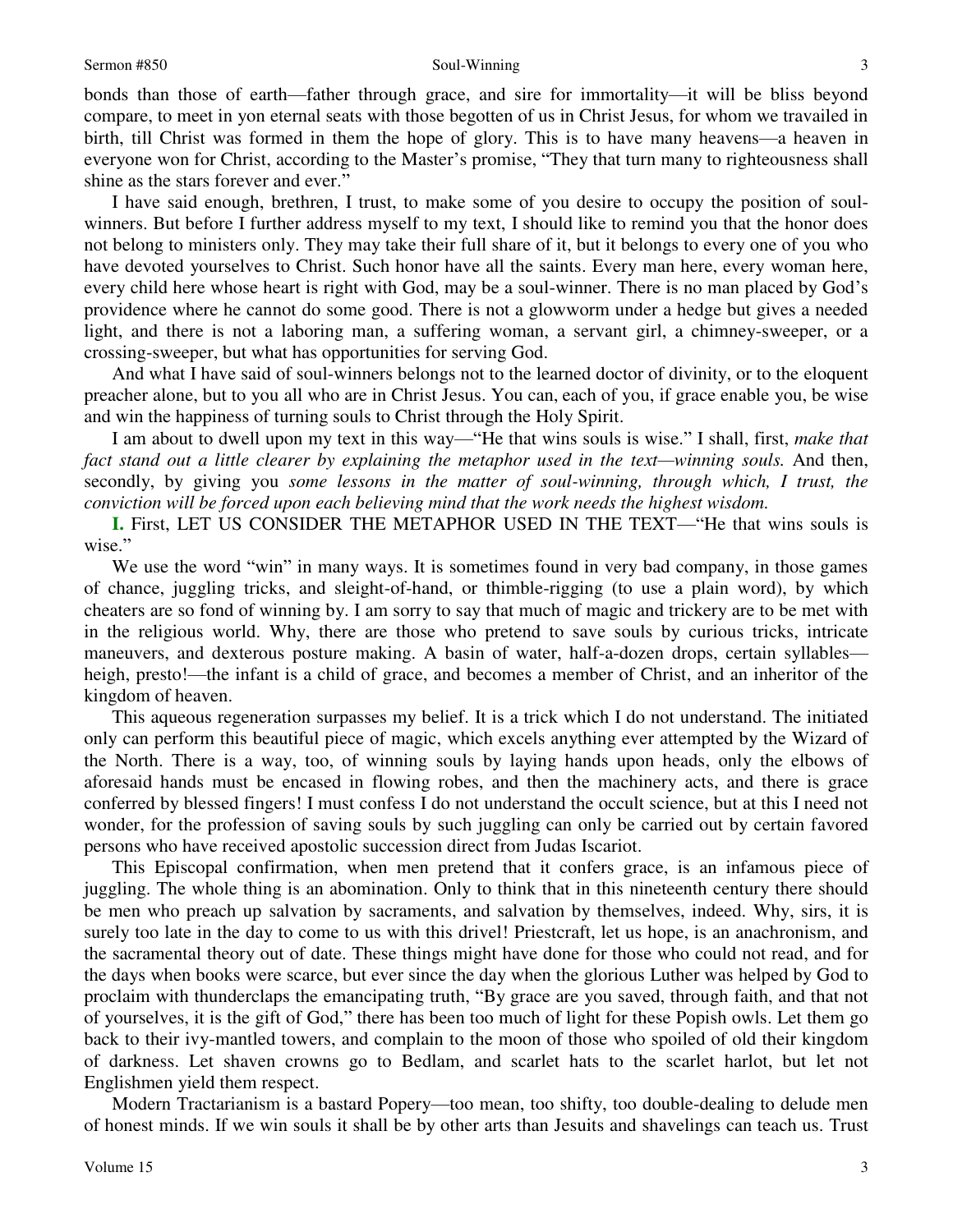not in any man who pretends to priesthood. Priests are liars by trade, and deceivers by profession. We cannot save souls in their theatrical way, and do not want to do so, for we know that with such jugglery as that, Satan will hold the best hand, and laugh at priests as he turns the cards against them at the last.

 How do we win souls, then? Why, the word "win" has a far better meaning. It is used *in warfare.*  Warriors win cities and provinces. Now, to win a soul is a much more difficult thing than to win a city. Observe the earnest soul-winner at his work, how cautiously he seeks his great Captain's directions to know when to hang out the white flag to invite the heart to surrender to the sweet love of a dying Savior. When, at the proper time, to hang out the black flag of threatening, showing that if grace be not received, judgment will surely follow. And when to unfurl, with dread reluctance, the red flag of the terrors of God against stubborn, impenitent souls.

 The soul-winner has to sit down before a soul as a great captain before a walled town. He has to draw his lines of circumvallation, to cast up his entrenchments, and fix his batteries. He must not advance too fast—he may overdo the fighting. He must not move too slowly, for he may seem not to be in earnest, and may do mischief. Then he must know which gate to attack—how to plant his guns at Ear-Gate, and how to discharge them; how, sometimes, to keep the batteries going, day and night, with redhot shot, if perhaps he may make a breach in the walls.

 At other times, to lay by and cease, and then, on a sudden, to open all the batteries with terrific violence, if perhaps he may take the soul by surprise or cast in a truth when it was not expected, to burst like a shell in the soul, and do damage to the dominions of sin. The Christian soldier must know how to advance by little and little—to sap that prejudice, to undermine that old enmity, to blow into the air that lust, and at the last to storm the citadel. It is his to throw the scaling ladder up, and to have his ears gladdened as he hears a clicking on the wall of the heart, telling that the scaling ladder has grasped and has gained a firm hold. And then, with his saber between his teeth, he climbs up and springs on the man, and slay his unbelief in the name of God, and capture the city, and run up the blood-red flag of the cross of Christ.

 Then he can say, "The heart is won, won for Christ at last." All this needs a warrior well trained—a master in his art. After many days' attack, many weeks of waiting, many an hour of storming by prayer, and battering by entreaty, to carry the Malakoff of depravity—this is the work—this the difficulty. It takes no fool to do this. God's grace must make a man wise to capture Mansoul, to lead its captivity captive, and open wide the heart's gates that the Prince Immanuel may come in. This is winning a soul.

 The word, "win," was commonly used among the ancients *to signify winning in the wrestling match.*  When the Greek sought to win the laurel, or the ivy crown, he was compelled a long time before to put himself through a course of training, and when he came forth at last, stripped for the encounter, he had no sooner exercised himself in the first few efforts, than you saw how every muscle and every nerve had been developed in him. He had a stern opponent, and he knew it, and therefore left none of his energy unused. While the wrestling was going on you could see the man's eye, how he watched every motion, every feint of his antagonist, and how his hand, his foot, and his whole body were thrown into the encounter. He feared to meet with a fall—he hoped to give one to his foe.

 Now, a true soul-winner has often to come to close quarters with the devil within men. He has to struggle with their prejudice, with their love of sin, with their unbelief, with their pride. And then again, all of a sudden, to grapple with their despair. At one moment he strives with their self-righteousness, at the next moment with their unbelief in God. Ten thousand arts are used to prevent the soul-winner from being conqueror in the encounter, but if God has sent him, he will never renounce his hold of the soul he seeks till he has given a throw to the power of sin, and won another soul for Christ.

 Besides that, there is another meaning to the word "win," upon which I cannot expatiate here. We use the word, you know, in a softer sense than these which have been mentioned, *when we come to deal with heart*s. There are secret and mysterious ways by which those who love win the object of their affection, which are wise in their fitness to the purpose. I cannot tell you how the lover wins his fond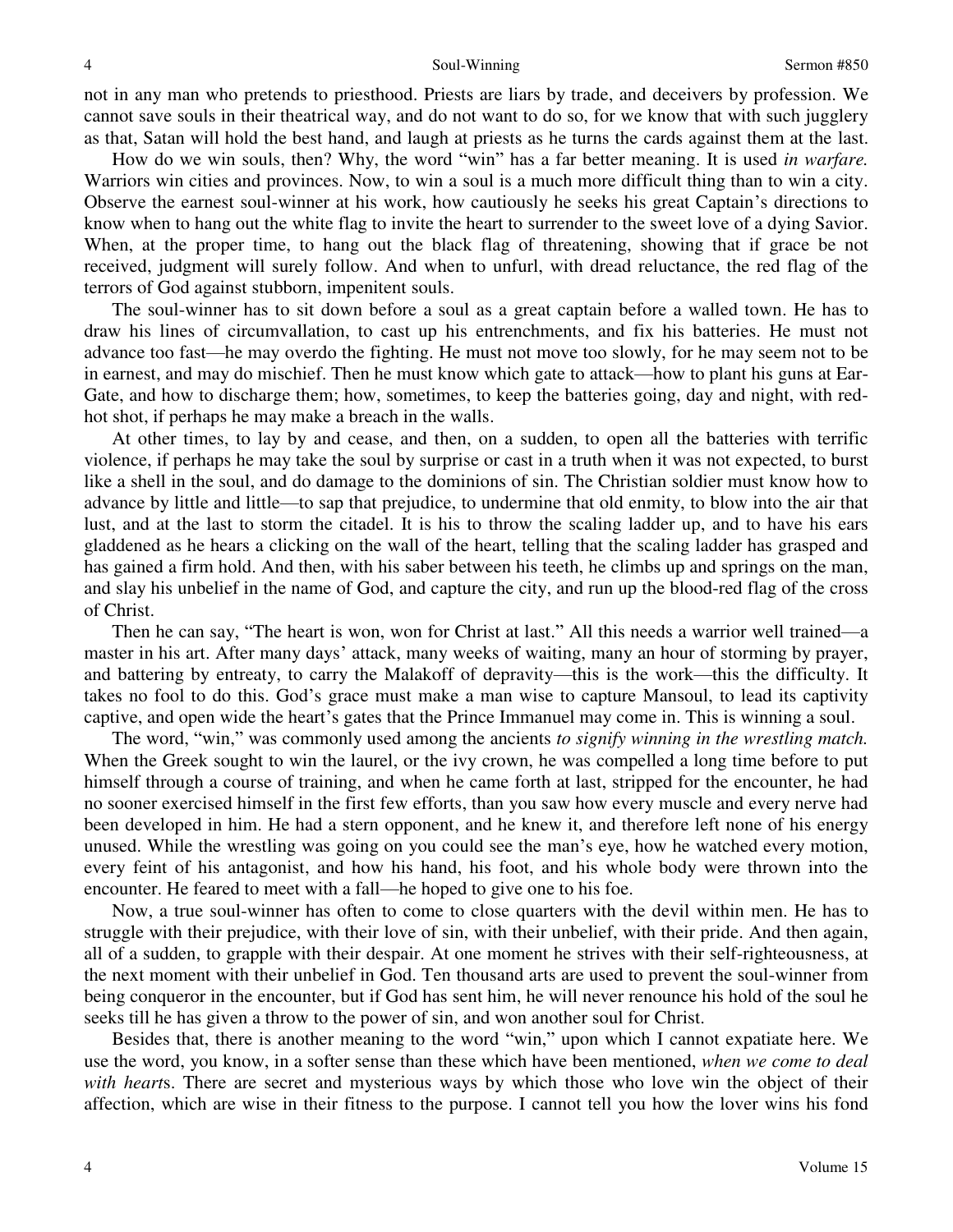#### Sermon #850 Soul-Winning

one, but experience has probably taught you. The weapon of this warfare is not always the same, yet where that victory is won, the wisdom of the means becomes clear to every eye.

 The weapon of love is sometimes a look, or a soft word whispered and eagerly listened to. Sometimes it is a tear. But this I know, that we have, most of us in our turn, cast around another heart a chain which that other would not care to break, and which has linked us together in a blessed captivity which has cheered our life.

 Yes, and that is very nearly the way in which we have to win souls. That illustration is nearer the mark than any of the others. Love is the true way of soul-winning, for when I spoke of storming the walls, and when I spoke of wrestling, those were but metaphors, but this is near the fact. We win by love. We win hearts for Jesus by love, by sympathy with their sorrow, by anxiety lest they should perish, by pleading with God for them with all our hearts that they should not be left to die unsaved, by pleading with them for God that, for their own sake, they would seek mercy and find grace. Yes, sirs, there is a spiritual wooing and winning of hearts for the Lord Jesus, and if you would learn the way, you must ask God to give you a tender heart, and a sympathizing soul.

 I believe that much of the secret of soul-winning lies in having hearts of compassion, in having spirits that can be touched with the feeling of human infirmities. Carve a preacher out of granite, and even if you give him an angel's tongue, he will convert nobody. Put him into the most fashionable pulpit, make his elocution faultless, and his matter profoundly orthodox, but so long as he bears within his bosom a hard heart, he can never win a soul. Soul-winning requires a heart that beats hard against the ribs. It requires a soul full of the milk of human kindness. This is the *sine qua non* of success. This is the chief natural qualification for a soul-winner, which, under God and blessed of Him, will accomplish wonders.

 I have not looked at the Hebrew of the text, but I find—and you will find who have margins to your Bibles—that it is, "He who *takes* souls is wise," which word refers to fishing, or to bird catching. Every Sunday when I leave my house, I cannot help seeing as I come along, men with their little cages and their stuffed birds, trying all around the common, and in the fields to catch poor little warblers. They understand the method of alluring and entrapping their little victims. Soul-winners might learn much from them.

 We must have our lures for souls adapted to attract, to fascinate, to grasp. We must go forth with our birdlime, our decoys, our nets, our baits, so that we may but catch the souls of men. Their enemy is a fowler possessed of the basest and most astounding cunning. We must outwit him with the guile of honesty, the craft of grace. But the art is to be learned only by divine teaching and herein we must be wise and willing to learn.

 The man who takes fish must also have some art in him. Washington Irving, I think it is, tells us of some three gentlemen who had read in Izaak Walton all about the delights of fishing. So they must needs enter upon the same amusement, and accordingly they became disciples of the gentle art. They went into New York and bought the best rods and lines that could be purchased, and they found out the exact fly for the particular day or month, so that the fish might bite at once, and as it were fly into the basket with alacrity. They fished, and fished, and fished the live-long day, but the basket was empty.

 They were getting disgusted with a sport that had no sport in it, when a ragged boy came down from the hills without shoes or stockings, and humiliated them to the last degree. He had a bit of a bough pulled from off a tree, and a piece of string, and a bent pin. He put a worm on it, threw it in, and out came a fish directly, as if it were a needle drawn to a magnet. In again went the line, and out came another fish, and so on, till his basket was quite full. They asked him how he did it. Ah! he said, he could not tell them that, but it was easy enough when you had the way of it.

 Much the same is it in fishing for men. Some preachers who have silk lines and fine rods, preach very eloquently and exceedingly gracefully, but they never win souls. I know not how it is, but another man comes with very simple language, but with a warm heart, and straightway, men are converted to God. Surely there must be a sympathy between the minister and the souls he would win. God gives to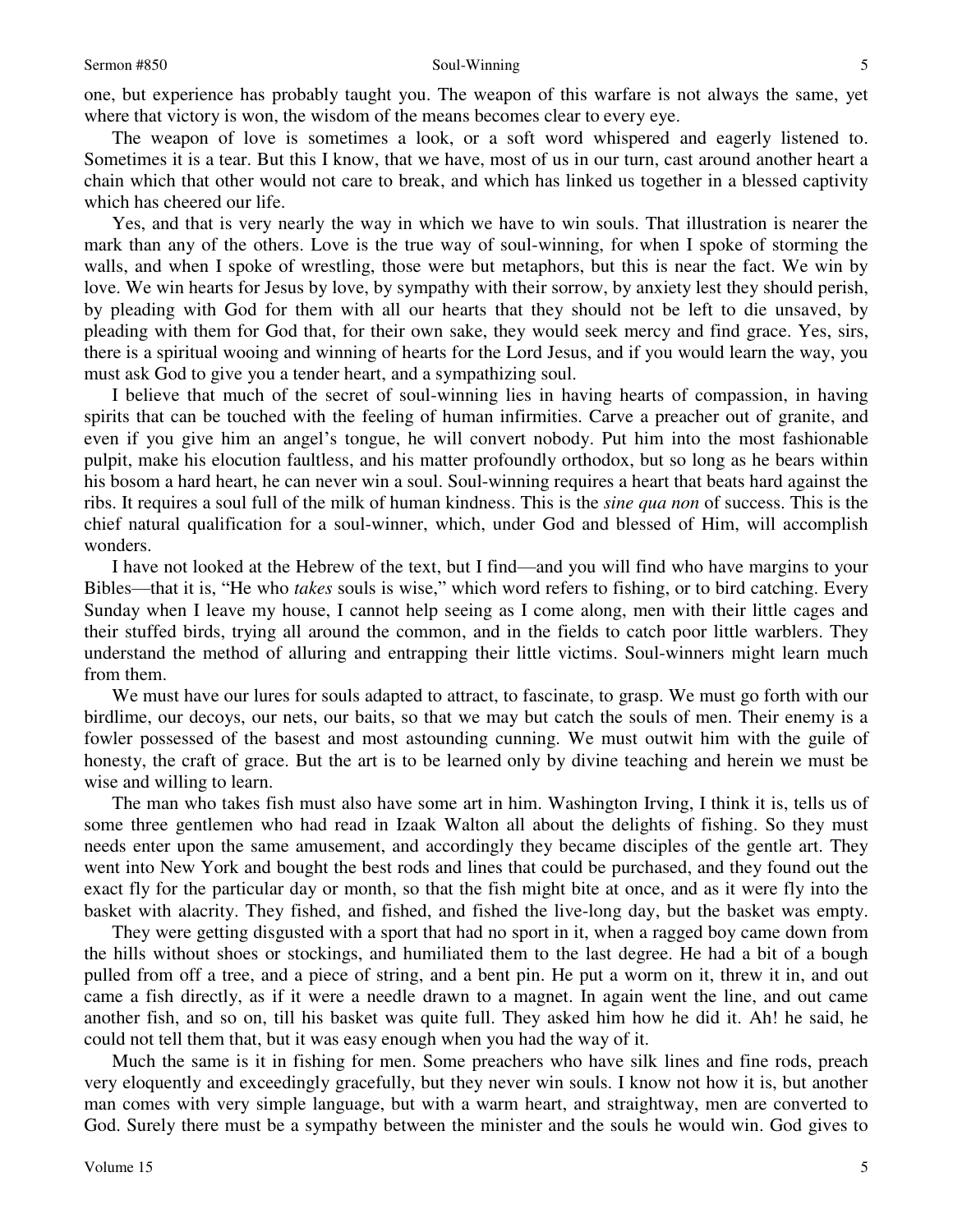those whom He makes soul-winners a natural love to their work, and a spiritual fitness for it. There is a sympathy between those who are to be blessed, and those who are to be the means of blessing, and very much by this sympathy, under God, souls are taken. But it is as clear as noonday, that to be a fisher of men a man must be wise. "He that wins souls is wise."

**II.** And now, brethren and sisters, you who are engaged in the Lord's work from week to week, and who seek to win men's souls to Christ, I am, in the second place, to illustrate this BY TELLING YOU OF SOME OF THE WAYS BY WHICH SOULS ARE TO BE WON.

 The preacher himself wins souls, I believe, *best, when he believes in* the reality of his work—*when he believes in instantaneous conversions*. How can he expect God to do what he does not believe God will do? He succeeds best who expects conversion every time he preaches. According to his faith, so shall it be done unto him.

 To be content without conversions is the surest way never to have them. To drive with a single aim entirely at the saving of souls is the sure method of usefulness. If we sigh and cry till men are saved, saved they will be.

 He will succeed best *who keeps closest to soul-saving truth*. Now, all truth is not soul-saving, though all truth may be edifying. He who keeps to the simple story of the cross, tells men over and over again that whosoever believes in Christ is not condemned, that to be saved, nothing is wanted but a simple trust in the crucified Redeemer; he whose ministry is much made up of the glorious story of the cross, the sufferings of the dying Lamb, the mercy of God, the willingness of the great Father to receive returning prodigals; he who cries, in fact, from day to day, "Behold the Lamb of God, which takes away the sin of the world," he is likely to be a soul-winner, especially if he adds to this much prayer for souls, much anxious desire that men may be brought to Jesus, and then in his private life seeks as much as in his public ministry to be telling out to others of the love of the dear Savior of men.

 But I am not talking to ministers, but to you who sit in the pew, and therefore to you let me turn myself more directly. Brothers and sisters, you have different gifts. I hope you use them all. Perhaps some of you, though members of the church, think you have none, but every believer has his gift and his portion of work. What can you do to win souls?

 Let me recommend to those who think they can do nothing, *the bringing of others to hear the Word.*  That is a duty much neglected. I can hardly ask you to bring anybody here, because many of you attend other places which are not perhaps half-filled. Fill them. Do not grumble at the small congregation, but make it larger. Take somebody with you to the very next sermon, and at once the congregation will be increased. Go up with the prayer that your minister's sermon may be blessed, and if you cannot preach yourselves, yet, by bringing others under the sound of the Word, you may be doing what is next best.

 This is a very commonplace and simple remark, but let me press it upon you, for it is of great practical value. Many churches and chapels which are almost empty, might soon have large audiences if those who profit by the Word would tell others about the profit they have received, and induce them to attend the same ministry. Especially in this London of ours, where so many will not go up to the house of God—persuade your neighbors to come forth to the place of worship. Look after them. Make them feel that it is a wrong thing to stay at home on Sunday from morning till night. I do not say upbraid them, that does little good, but I do say entice them, persuade them.

 Let them have your tickets for the Tabernacle, for instance, sometimes, or stand in the aisles yourself, and let them have your seat. Get them under the Word, and who knows what may be the result? Oh, what a blessing it would be to you if you heard that what you could not do, for you could scarcely speak for Christ, was done by your pastor, by the power of the Holy Spirit, through your inducing one to come within gunshot of the Gospel!

 Next to that, soul-winners, *try after the sermon to talk to strangers.* The preacher may have missed the mark—you need not miss it. Or the preacher may have struck the mark, and you can help to make the impression deeper by a kind word. I recollect several persons joining this church who traced their conversion to the ministry in the Surrey Music Hall, but who said it was not that alone, but another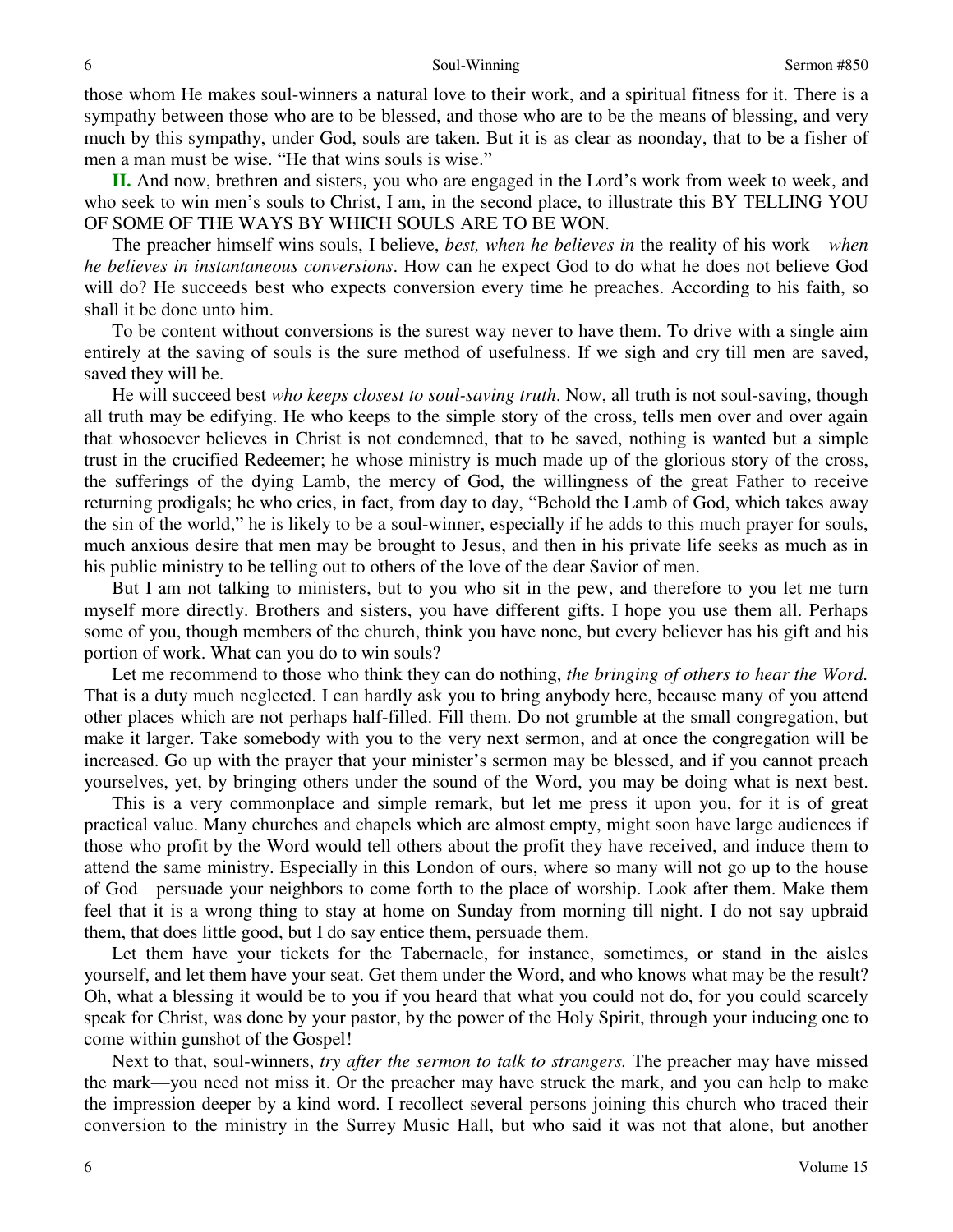#### Sermon #850 Soul-Winning

agency cooperating therewith. They were fresh from the country, and some good man, I knew him well, I think he is in heaven now, met two of them at the gate, spoke to them, said he hoped they had enjoyed what they had heard, heard their answer, asked them if they were coming in the evening. Said he would be glad if they would drop into his house to tea. They did, and he had a word with them about the Master.

 The next Sunday it was the same, and at last, those whom the sermons had not much impressed, were brought to hear with other ears, till by-and-by, through the good old man's persuasive words, and the good Lord's gracious work, they were converted to God. There is a fine hunting ground here, and indeed in every large congregation for you who really want to do good. How many come into this house every morning and evening with no thought about receiving Christ. Oh! if you would all help me, you who love the Master, if you would all help me by speaking to your neighbors who sit near to you, how much might be accomplished. Never let anybody say, "I came to the Tabernacle three months, and nobody spoke to me." But do, by a sweet familiarity, which ought always to be allowable in the house of God, seek with your whole heart to impress upon your friends the truth which I can only put into the ear, but which God may help you to put into the heart.

 Further, let me commend to you, dear friends, *the art of button-holing acquaintances and relatives.*  If you cannot preach to a hundred, preach to one. Get a hold of the man alone, and in love, quietly and prayerfully, talk to him. "One." say you. Well, is not one enough? I know your ambition, young man you want to preach here to these thousands. Be content and begin with the ones. Your Master was not ashamed to sit on the well and preach to one, and when He had finished His sermon, He had really done good to all the city of Samaria, for that one woman became a missionary to her friends.

 Timidity often prevents our being useful in this direction, but we must not give way to it. It must not be tolerated that Christ should be unknown through our silence, and sinners unwarned through our negligence. We must school and train ourselves to deal personally with the unconverted. We must not excuse ourselves, but force ourselves to the irksome task till it becomes easy. This is one of the most honorable modes of soul-winning, and if it requires more than ordinary zeal and courage, so much the more reason for our resolving to master it.

 Beloved, we must win souls. We cannot live and see men damned. We must have them brought to Jesus. Oh, then, be up and doing, and let none around you die unwarned, unwept, uncared for. A tract is a useful thing, but a living word is better. Your eye, and face, and voice will all help. Do not be so cowardly as to give a piece of paper where your own speech would be so much better. I charge you, attend to this, for Jesus' sake.

*Some of you could write letters for your Lord and Master.* To far-off friends a few loving lines may be most influential for good. Be like the men of Issachar, who handled the pen. Paper and ink are never better used than in soul-winning. Much has been done by this method. Could you not do it? Will you not try? Some of you, at any rate, if you could not speak or write much, *could live much.* That is a fine way of preaching, that of preaching with your feet—I mean preaching by your life, and conduct, and conversation.

 That loving wife who weeps in secret over an infidel husband, but is always so kind to him. That dear child whose heart is broken with a father's blasphemy, but is so much more obedient than he used to be before conversion. That servant whom the master swears at, but whom he could trust with his purse and the gold uncounted in it. That man in trade who is sneered at as a Presbyterian, but who, nevertheless, is straight as a line, and would not be compelled to do a dirty action, no, not for all the mint. These are the men and women who preach the best sermons. These are your practical preachers. Give us your holy living, and with your holy living as the leverage, we will move the world.

 Under God's blessing we will find tongues if we can, but we need greatly the lives of our people to illustrate what our tongues have to say. The Gospel is something like an illustrated paper. The preacher's words are the print, but the pictures are the living men and women who form our churches. And as when people take up such a newspaper, they very often do not read the letterpress, but they always look at the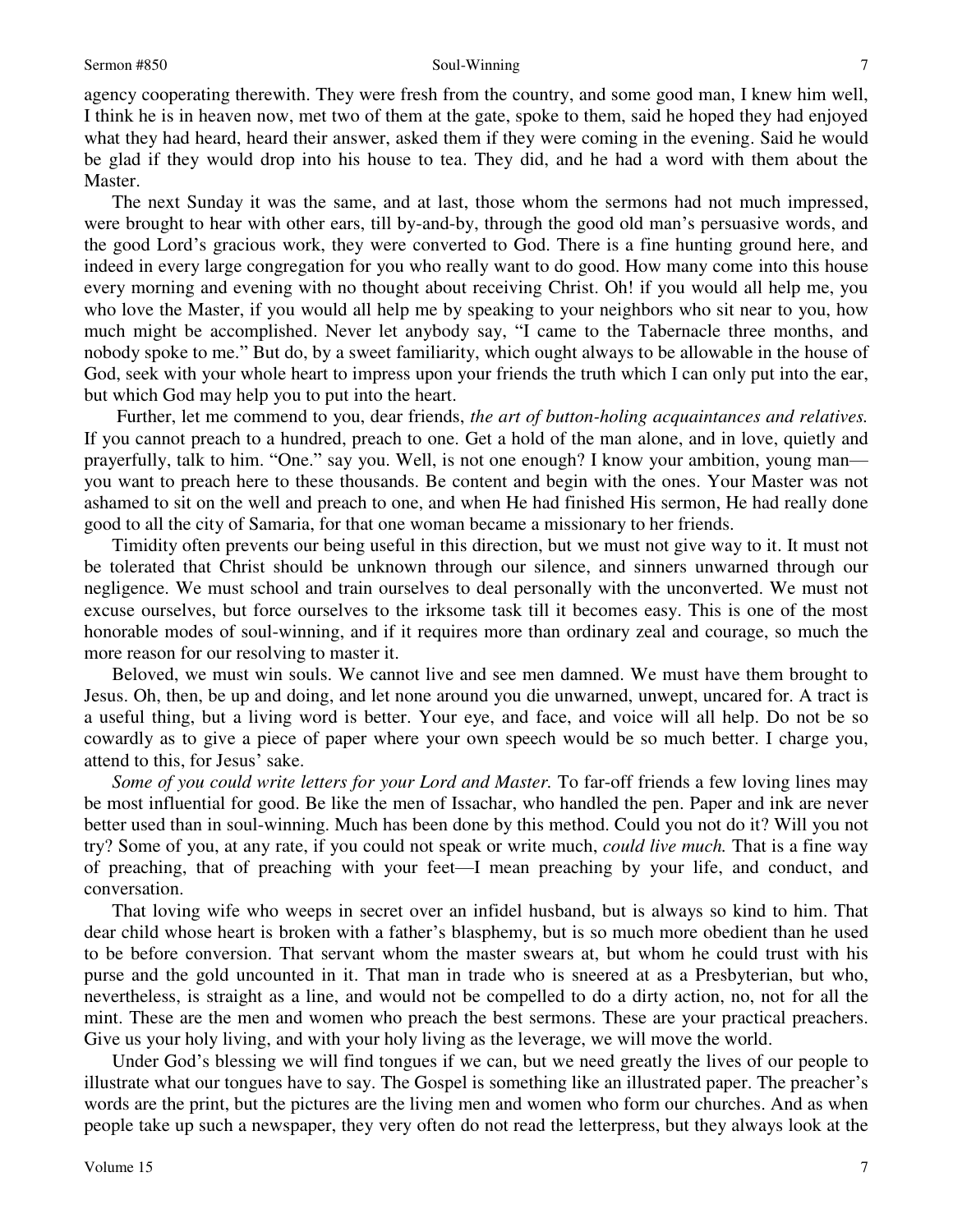pictures—so in a church, outsiders may not come to hear the preacher, but they always consider, observe, and criticize the lives of the members. If you would be soul-winners, then, dear brethren and sisters, see that you live the Gospel. I have no greater joy than this, that my children walk in the truth.

 One thing more, *the soul-winner must be a master of the art of prayer*. You cannot bring souls to God if you go not to God yourself. You must get your battle-axe and your weapons of war from the armory of sacred communion with Christ. If you are much alone with Jesus, you will catch His Spirit. You will be fired with the flame that burned in His breast and consumed His life. You will weep with the tears that fell upon Jerusalem when He saw it perishing, and if you cannot speak as eloquently as He did, yet shall there be in what you say somewhat of the same power which in Him thrilled the hearts and awoke the consciences of men.

 My dear hearers, especially you members of the church, I am always so anxious lest any of you should begin to lie upon your oars and take things easy in the matters of God's kingdom. There are some of you—I bless you, and I bless God at the remembrance of you—who are in season and out of season, in earnest for winning souls, and you are the truly wise. But I fear there are others whose hands are slack, who are satisfied to let me preach, but do not preach themselves. There are some who take these seats, and occupy these pews, and hope the cause goes well, but that is all they do. Oh, let me see you all in earnest!

 A great host of four thousand members—for that is now as nearly as possible the accurate counting of our numbers—what ought we not to do if we were all alive and all in earnest! But such a host, without the spirit of enthusiasm, becomes a mere mob, an unwieldy mass, out of which mischief grows, and no good results arise. If you were all firebrands for Christ, you might set the nation on a blaze. If you were all wells of living water, how many thirsty souls might drink and be refreshed!

 One thing more you can do. If some of you feel you cannot do much personally, *you can always help the College,* and there it is that we find tongues for the dumb. Our young men are called out by God to preach. We give them some little education and training, and then away they go to Australia, to Canada, to the islands of the sea, to Scotland, to Wales, and throughout England, preaching the Word. And it is often, it must be often, a consolation to some of you, to think that if you have not spoken with your own tongues as you could desire, you have at least spoken by the tongues of others, so that through you the Word of God has been sounded abroad throughout all this region.

Beloved, there is one question I will ask, and I have done, and that is, *Are your own souls won?* You cannot win others else. Are you yourselves saved? My hearers, every one of you under that gallery there, and you behind here, are you yourselves saved? What if this night you should have to answer that question to another and greater than I am? What if the bony finger of the last great orator should be uplifted instead of mine? What if his unconquerable eloquence should turn those bones to stone, and glaze those eyes, and make the blood chill in your veins? Could you hope, in your last extremity, that you were saved?

 If not saved, how will you ever be? When will you be saved if not now? Will any time be better than now? The way to be saved is simply to trust in what the Son of man did when He became man and suffered the punishment for all those who trust Him. For all His people, Christ was a substitute. His people are those who trust Him. If you trust Him, He was punished for your sins, and you cannot be punished for them, for God cannot punish sin twice—first in Christ, and then in you. If you trust Jesus, who now lives at the right hand of God, you are this moment pardoned, and you shall forever be saved.

 O that you would trust Him now! Perhaps it may be now or never with you. May it be now, even now, and then, trusting in Jesus, dear friends, you will have no need to hesitate when the question is asked, "Are you saved?" for you can answer, "Ay, that I am, for it is written, 'He that believes in Him is not condemned.'" Trust Him, then. Trust Him now, and then God help you to be a soul-winner, and you shall be wise, and God shall be glorified.

### **PORTION OF SCRIPTURE READ BEFORE SERMON—Psalm 51.**